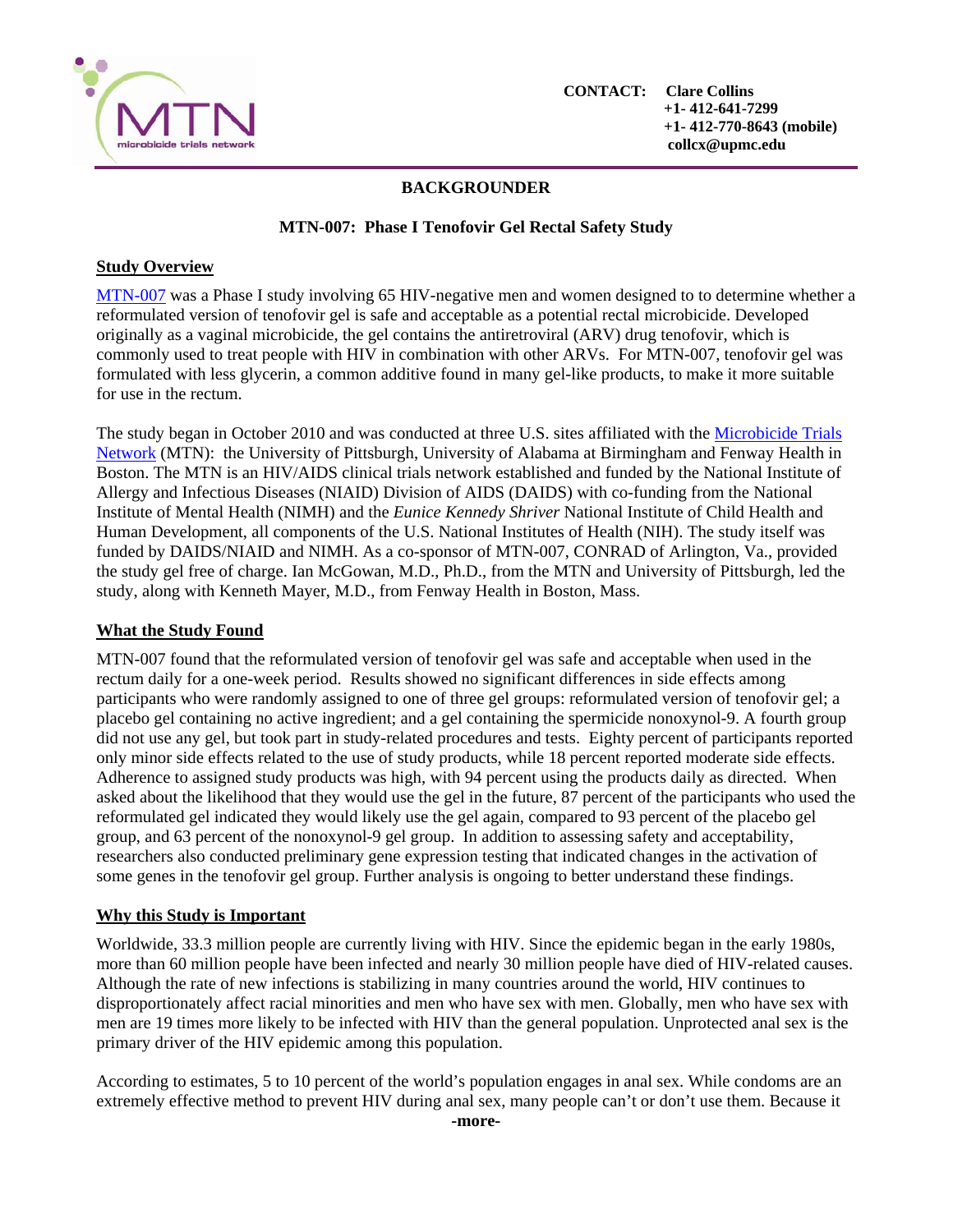is not known whether microbicides formulated for the vagina will work the same way in the rectum, it is vitally important to test their safety and acceptability when used rectally.

MTN-007 was the first clinical study of a reformulated version of tenofovir gel for rectal use. Not only has the study provided critical information about the safety of the reformulated gel, but MTN-007 has also helped advance efforts to develop a rectal microbicide to curb the high rate of HIV infections attributed to unprotected anal sex. As such, researchers are now planning a Phase II international multi-site trial as followup to MTN-007. The study, MTN-017, will involve 186 men who have sex with men and transgender women at clinical sites in Peru, South Africa, Thailand, and the United States.

#### **How the Study was Conducted**

MTN-007 enrolled 65 HIV-negative men and women who engaged in receptive anal intercourse at least once in the previous year, and who agreed to be sexually abstinent during the four- to eight-week period they were in the study. Participants were randomly assigned to one of four study groups. Three of the four groups were assigned to use one of the following products during a one-week period: a reformulated version of tenofovir gel; a placebo gel containing no active ingredient; or a gel containing the spermicide nonoxynol-9 (N-9). A fourth group did not use any gel but took part in all of the study-related procedures and tests, including physical and rectal exams. For those in the gel groups, the first set of tests occurred prior to and immediately following administration of their assigned study gel. One week later, participants in the three gel groups were asked to apply their assigned gel once a day (such as at bedtime) for seven consecutive days. They then returned to the research clinic for the same set of tests. Neither the researchers nor the participants knew the particular gel each participant was assigned to use.

The tests and procedures performed at various time points during the study assessed the effects of the assigned gel on blood chemistry and immune reaction, and in rectal tissue. These included blood tests, rectal fluid collection and standard rectal exams that allowed researchers to view inside the rectum and take small tissue samples for microscopic study. Using a series of sophisticated methods, researchers looked for an array of different genes, the specific building blocks of these genes, and various immune cells. These analyses are ongoing.

To explore the acceptability of the rectal formulation of tenofovir gel, study participants were asked about side effects and their likes and dislikes about both the gel and the applicator (which was designed for vaginal use). They were also asked about the likelihood they would use a rectal microbicide in the future, should one become available.

#### **The Products Studied**

The active ingredient in tenofovir belongs to a class of ARVs called nucleotide/nucleoside reverse transcriptase inhibitors (NRTIs), which act against HIV by targeting a key enzyme the virus needs to copy its genetic material – an essential step for the virus to multiply and infect other cells. In its tablet form, tenofovir, known by the brand name Viread<sup>®</sup>, is approved for treating HIV when used in combination with other drugs, and is widely prescribed and well-tolerated by most people. Tenofovir gel was initially developed as a vaginal microbcide, and was found safe and effective in reducing the risk of HIV in women who used it before and after vaginal sex in a study called CAPRISA 004. More recently, however, MTN researchers conducting the VOICE Study closed the tenofovir gel arm of the trial after a routine review of study data determined that the gel, while safe, was not effective in preventing HIV among the women in that study group, who were asked to apply it vaginally every day. Tenofovir gel is currently being evaluated in a Phase III called FACTS 001, with results expected in 2014. In the meantime, a Phase III trial called FACTS 001 is currently evaluating the vaginal formulation of tenofovir gel using the same regimen as CAPRISA 004, with results expected in 2014.

MTN-007 is a follow-up trial to another Phase I study called RMP-02/MTN-006, which assessed the rectal use of the vaginal formulation of tenofovir gel. That study found the vaginal gel produced a strong antiviral effect